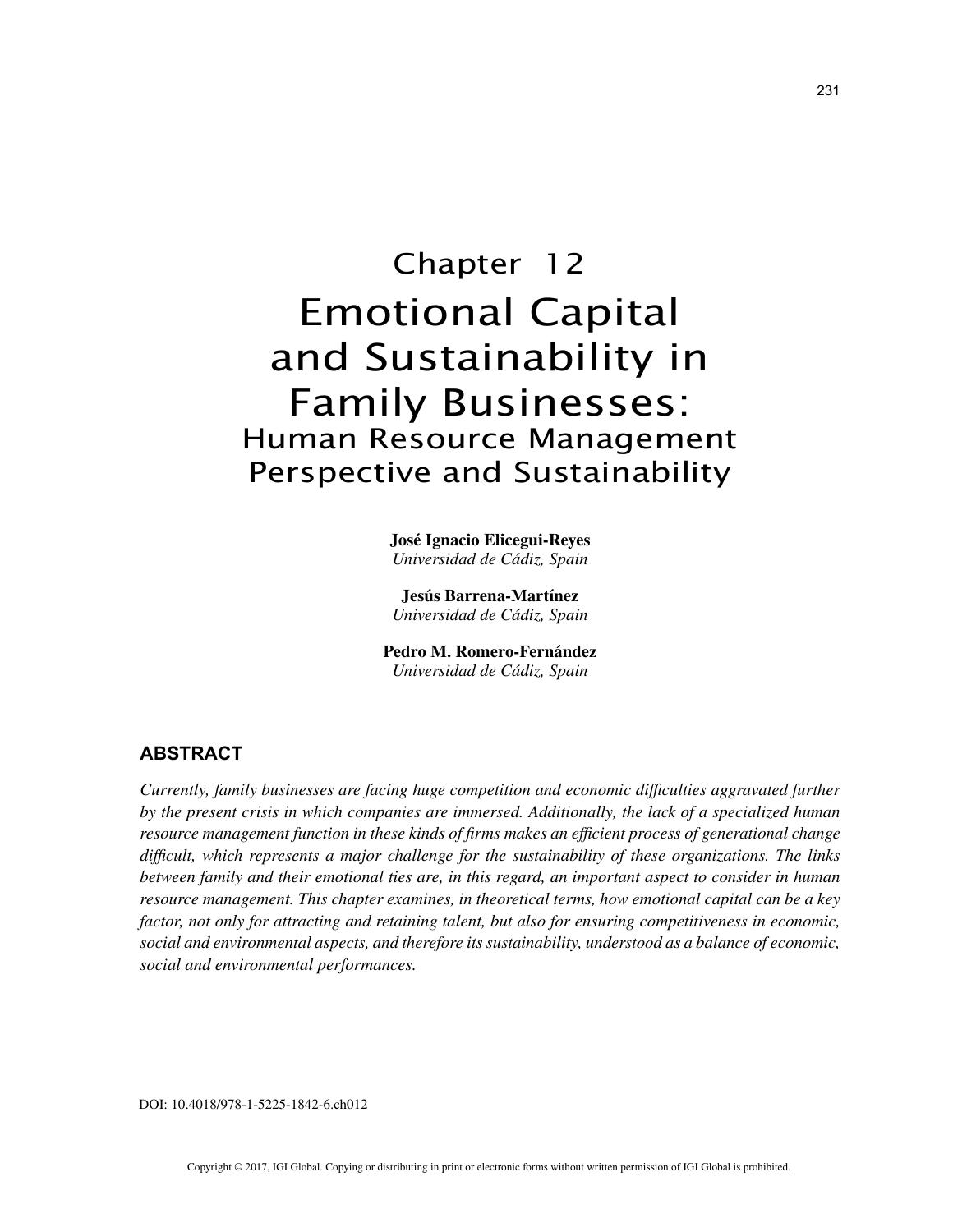## **INTRODUCTION**

In recent decades, a large number of studies have examined the implications of managing emotions in business (Goleman, Boyatzis, & McKee, 2013; Gunkel, Schlaegel, Rossteutscher, & Wolff, 2015; Murphy & Tyler, 2008). Several researchers have shown how emotions can significantly affect key performance variables in human resource management (HRM), such as the individual motivation of workers, teamwork, commitment, and organizational behaviour in general (Barsade & Gibson, 2007; Farh, Seo, & Tesluk, 2012; Kaplan, Bradley, Luchman, & Haynes 2009; Labaki, Michael-Tsabari, & Zachary, 2013). These variables represent highly outputs for organizations, and necessitate an HRM structure to facilitate their development.

Emotions are distinctively developed in family firms. A family business can be defined as "a unique form of business organization since it involves the overlap of a system structured on rational economic principles with a system organized and driven by emotions" (Kets-de-Vries et al., 2007, p. 26). The contribution made by Habbershon and Williams (1999, p. 11) must also be acknowledged; those authors coined the concept of 'familiness' as "the unique bundle of resources a particular firm has because of the systems interaction between the family, its individual members, and the business". The interaction of these three units gives rise to a range of resources and capabilities that Habbershon, Williams and MacMillan (2003, p. 460) call family factors. This bundle of resources and capabilities represents an intangible value that the family brings to the business and it can be a competitive advantage. This highlights the importance of family influence in this type of business, which can in turn lead to a competitive advantage and, therefore, being a differentiator for the organization (Habbershon et al., 2003). Thus, it would be interesting to analyze the mediating role that HRM could play in a family business with the aim of determining what factors family influence contribute toward establishing a competitive advantage and long-term sustainability.

In this context, a factor is a source of competitive advantage when it has a number of features that differentiate it from non-family firms. Barney (1991) suggested that, in order to consider a factor a competitive advantage, it must be valuable, rare, or imperfectly imitable, among other features. At the same time, Wernerfelt (1984) emphasized that in order to identify sources of high yields, machine capacity, customer loyalty, or production experience can be considered as attractive resources.

In addition, emotional connotations are attributed to a system of values and beliefs rooted in the family and the ideas and principles of the business's founder (Bee & Neubaum, 2014; Poza & Daugherty 2013). Emotional capital has been defined in many different ways over the years by researchers in different contexts (Gillies, 2006; Thompson, 2001). Huy and Shipilov (2012, p. 74) define emotional capital as "the aggregate feelings of goodwill towards the company and how it operates, thus representing a set of assets based on emotion that the organization has developed over time with their employees." From this definition we can assume that the way in which the company operates determines the emotional status of employees and therefore the company is a key factor in the development of these emotions. Additionally, Huy and Shipilov (2012, p. 74) classified emotional capital as a specific dimension of social capital, "constituting an asset in which to invest resources to future expectations, though with uncertain results."

Considering these social aspects, this chapter examines the implications of emotional capital in family firms based on a socially responsible human resource management (SRHRM). In order to achieve this goal, we reviewed the family business literature for variables involved in justifying a close relationship between CSR (corporate social responsibility) policies and practices in family-owned businesses and emotions stemming from these actions. Moreover, this chapter proposes a deeper study regarding how